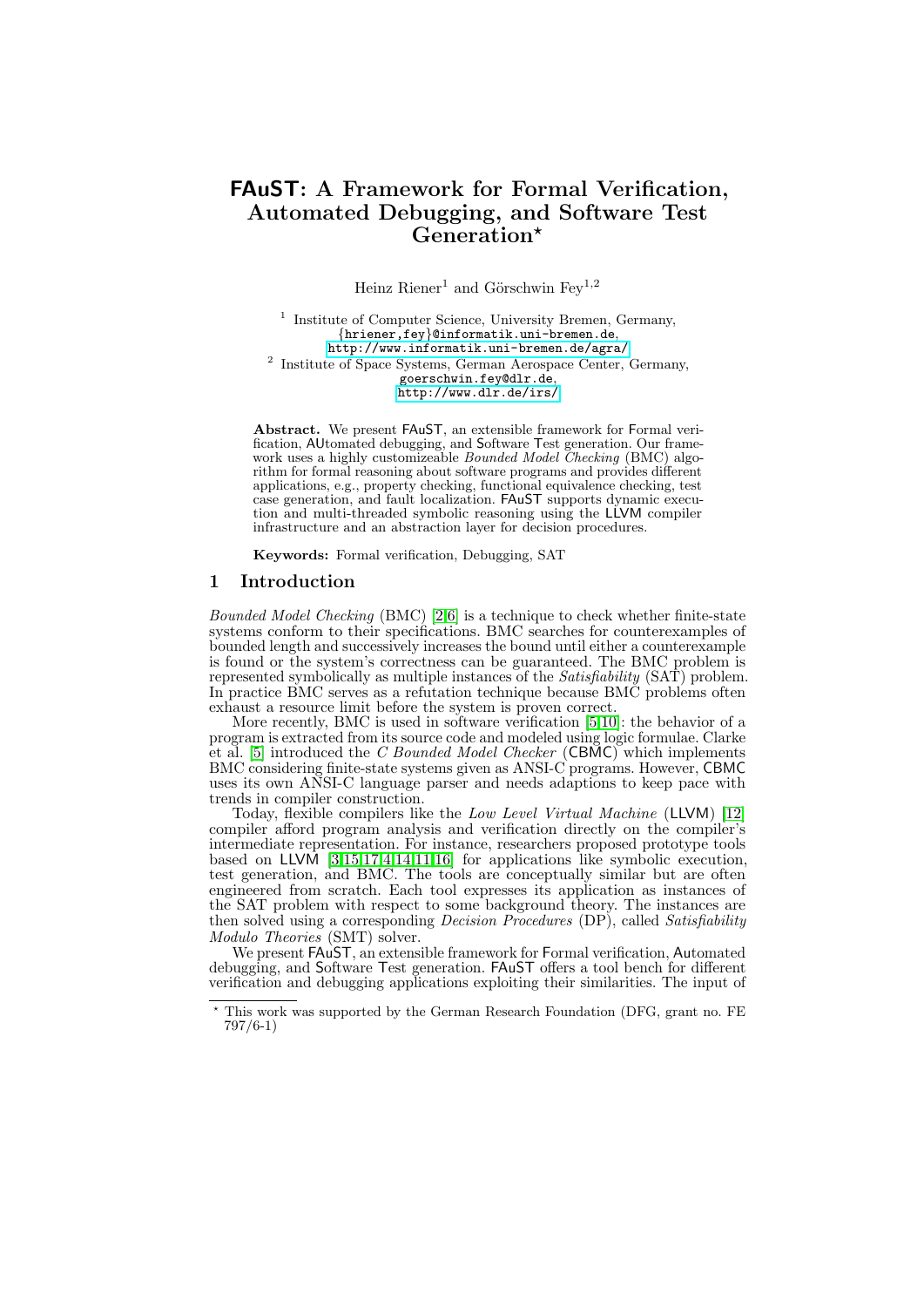each FAuST tool is a software program. The output depends on its application. For instance, in fault-based test generation [\[19\]](#page-4-12) the output is a test suite and in fault localization [\[20\]](#page-4-13) the output is a set of potentially faulty program locations. The core engine of each tool is a highly customizeable BMC algorithm.

The conceptual architecture of  $FAuST$  is built in three layers: (1) in the *program* layer FAuST deals with analyzing and transforming the input program. (2) In the *application layer* **FAuST** chooses a suitable background theory and builds a SAT problem from the transformed program with respect to the application. (3) In the logic layer the SAT problem is simplified and solved using SAT and SMT solvers.

Figure [1](#page-1-0) shows the typical flow of a tool in the FAuST framework. Dashed boxes denote objects and solid boxes denote transformations on those objects. In the program layer we leverage the LLVM compiler to lower the input program to LLVM's intermediate representation, LLVM-IR. In the application layer we instantiate an encoder with respect to the application, i.e., a customized BMC algorithm which generates a SAT instance from the transformed program. In the logic layer we use metaSMT [\[9\]](#page-4-14) as a generic API interface to different SAT and SMT solvers.



<span id="page-1-0"></span>Fig. 1: Typical flow of a tool within the FAuST framework

FAuST is the first tool bench which integrates formal verification, automatic debugging, and test generation into a unified framework. Its main features are: (1) state-of-the-art compiler technology built on the LLVM compiler infrastructure, (2) dynamic execution using Just-In-Time (JIT) compilation, (3) an abstraction layer for decision procedures leveraging metaSMT, and (4) parallel solving using multiple SAT and SMT solvers simultaneously.

The remainder of the paper is structured as follows: In Section [2](#page-1-1) we describe the BMC-based approach to formalize LLVM-IR into logic. In Section [3](#page-2-0) we discuss the application currently integrated into FAuST. Section [4](#page-3-0) concludes the paper.

## <span id="page-1-1"></span>2 Formalizing LLVM-IR into Logic using BMC

We use a BMC approach to formalize LLVM-IR into logic: given an imperative, non-concurrent program  $P$  and an unrolling bound  $k$ , we unroll loops and recursive functions in the program with respect to k and transform the unrolled program into *Static Single Assignment* (SSA) [\[21\]](#page-4-15) form. The transformations for loop unrolling and to establish SSA form are provided by the LLVM compiler infrastructure.

The resulting program consists of global program variables and a set of functions with one entry function. A function  $f$  defines a *Control Flow Graph* (CFG)  $CFG(f) := (V_f, E_f)$  with nodes  $V_f$  and edges  $E_f$ . The nodes  $v \in V_f$  correspond to basic blocks and the edges  $e \in E_f$  correspond to possible control flow transfers between basic blocks. Each basic block is a sequence of instructions over program variables and constant values and has a unique label. We write  $\mathsf{Pred}(v)$  and  $\mathsf{Inst}(v)$ to denote the set of predecessors and the set of instructions of the basic block  $v$ .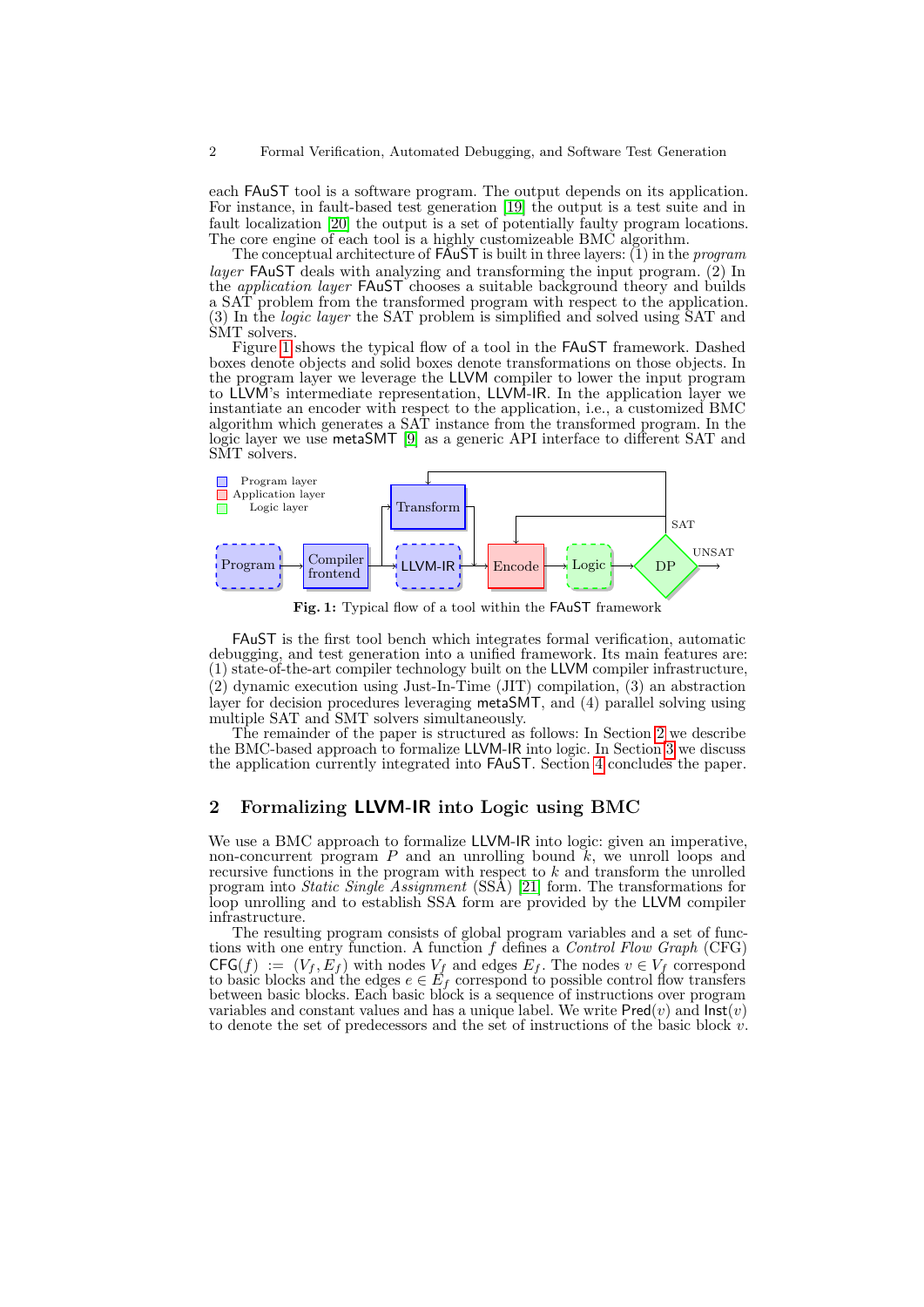Suppose P is a program consisting of functions  $f_i$ ,  $0 \le i \le n$ , with the entry function  $f_0$  we encode the program into a logic formula,

$$
p \ := \ \bigwedge_{i=0}^n \bigwedge_{b \in V_{f_i}} \left[ \bigvee_{b' \in \text{Pred}(b)} e_{b',b} \leftrightarrow \bigwedge_{s \in \text{Inst}(b)} \text{Encode}(s) \right] \wedge e_{f_0},
$$

i.e., an instance of the SAT problem. We introduce a logic variable with corresponding data type for each program variable and a constant symbol for each constant value in P. The program is encoded by formalizing the semantics of each function, each basic block, and each instruction. The LLVM-IR instruction set is in detail discussed in the *LLVM Language Reference Manual* [\[13\]](#page-4-16). Encoding the individual instruction types is straightforward, i.e,. either the logic of choice provides a corresponding word-level operation or we use an approach similar to *Tseitin's encoding* [\[22\]](#page-4-17) to lower the operation to a semantically equivalent logic formula using Boolean connectives. We write  $\mathsf{Encode}(s)$  to denote the logic formula obtained from encoding instruction s.

In order to encode the control flow of a program, we introduce one Boolean variable for each edge in a  $CFG(f_i)$ ,  $0 \leq i \leq n$ , and additional Boolean variables for each function call and return from a function to the callers site. The value of a Boolean variable corresponds to a control flow transfer in the program, i.e., the value is true if the control flow transfers when the program is executed and false otherwise. We write  $e_{b',b}$  to denote the Boolean variable which corresponds to the control flow transfer from basic block  $b'$  to basic block  $b$  and we write  $e_{f_i}$  to denote the Boolean variable which corresponds to the entry of function  $f_i$ .

Each satisfying assignment of the resulting logic formula  $p$  corresponds to a possible assignment to the program variables in  $\tilde{P}$  and determines an execution of the program. Figure [2](#page-2-1) shows a fragment of an LLVM program and the logic formula in SMT-LIB version 2 [\[1\]](#page-4-18) format. The program stores the minimum of two given program variables  $a$  and  $b$  in program variable  $c$ .



<span id="page-2-1"></span>Fig. 2: A fragment of an LLVM program (on the left) and the corresponding logic formula in SMT-LIB version 2 format (on the right).

## <span id="page-2-0"></span>3 Applications

In this section we outline the applications currently implemented as FAuST tools and list their runtimes for the ANSI-C program TCAS from the Software-Artifact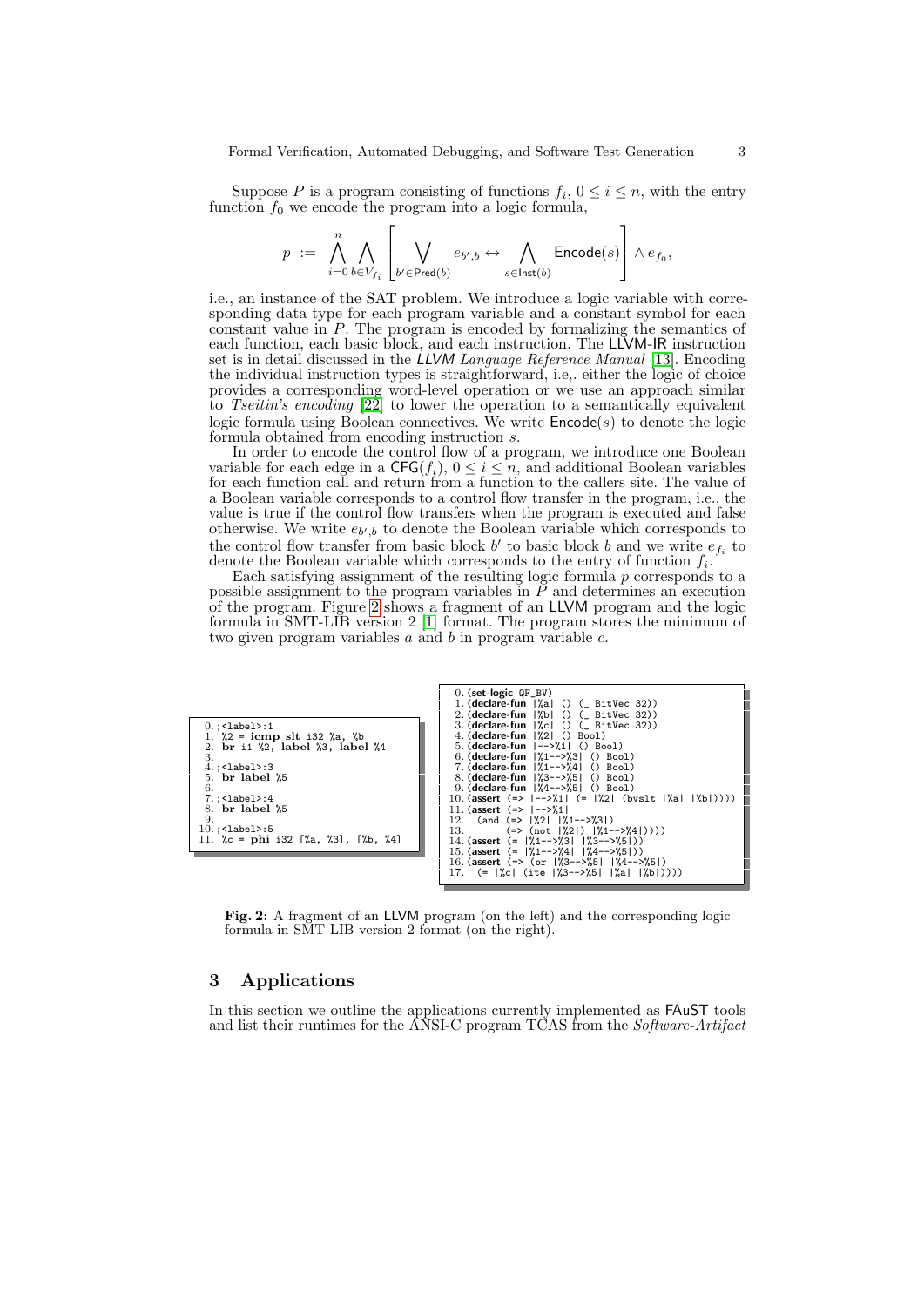4 Formal Verification, Automated Debugging, and Software Test Generation

Infrastructure Repository (SIR). In order to use any tool from FAuST, a user has to mark the program's input variables with special function calls  $\text{\_}$ faust input. The program variables are then treated as open variables with non-deterministic values when encoded. Moreover, the user has to pass the name of the entry function to be checked to a tool.

### 3.1 Formal Verification

FAuST provides a standard BMC tool for formal verification which supports property checking and functional equivalence checking. In the former case the user has to provide local assertions in the program's source code. In the latter case a reference implementation serves as the formal specification. Then, the user has to mark corresponding pairs of program variables in the two implementations to be compared with a special function call \_faust\_output. Optionally, FAuST allows for validation of counterexamples on the real program using LLVM's JIT compiler and execution engine, i.e., a test driver with the values of the counterexample is automatically synthesized, compiled, and executed. Functional equivalence checking of TCAS takes 0.18 seconds using Z3 as SMT solver which is comparable to state-of-the-art BMC tools.

## 3.2 Automatic Debugging

FAuST provides an extension of the BMC tool for automatic debugging. Given a program that does not conform to its formal specification, the tool computes potentially faulty statements. Basically, two strategies are supported: Model-Based *Diagnosis* (MBD) [\[18,](#page-4-19)[7\]](#page-4-20) and *Error Explanation* (EE) [\[8\]](#page-4-21). The MBD strategy computes program variables which when replaced with open variables in the SAT instance correct the program. The EE strategy selects a counterexample and compares the values assigned to the program variables to the values assigned in the most similar execution trace which does not refute the formal specification. Different values indicate potentially faulty statements. The optimization problem is implemented as a binary search over logic variables utilizing incremental SAT. For 41 mutants of TCAS, we computed potentially faulty program locations using both strategies [\[20\]](#page-4-13): on average the computation takes 4.37 seconds with strategy MBD and 39.29 seconds with strategy EE.

#### 3.3 Test Generation

FAuST provides a mutation-based test generator [\[19\]](#page-4-12): A given LLVM-IR program is seeded with artificial faults. The fault seeding is implemented as an LLVM compiler pass. The resulting program, called meta-mutant, contains all faults each guarded with a condition. FAuST instantiates the BMC tool to generate a counterexample for each fault by successively asserting one guard conditions to be true, respectively. From each counterexample a test case is extracted.

## <span id="page-3-0"></span>4 Conclusions

We have presented FAuST, an extensible framework for Formal verification, Automated debugging, and Software Test generation. The framework offers a tool bench for different verification and debugging applications. FAuST utilizes the LLVM compiler infrastructure for analyzing and transforming programs and metaSMT as a generic API interface to different SAT and SMT solvers.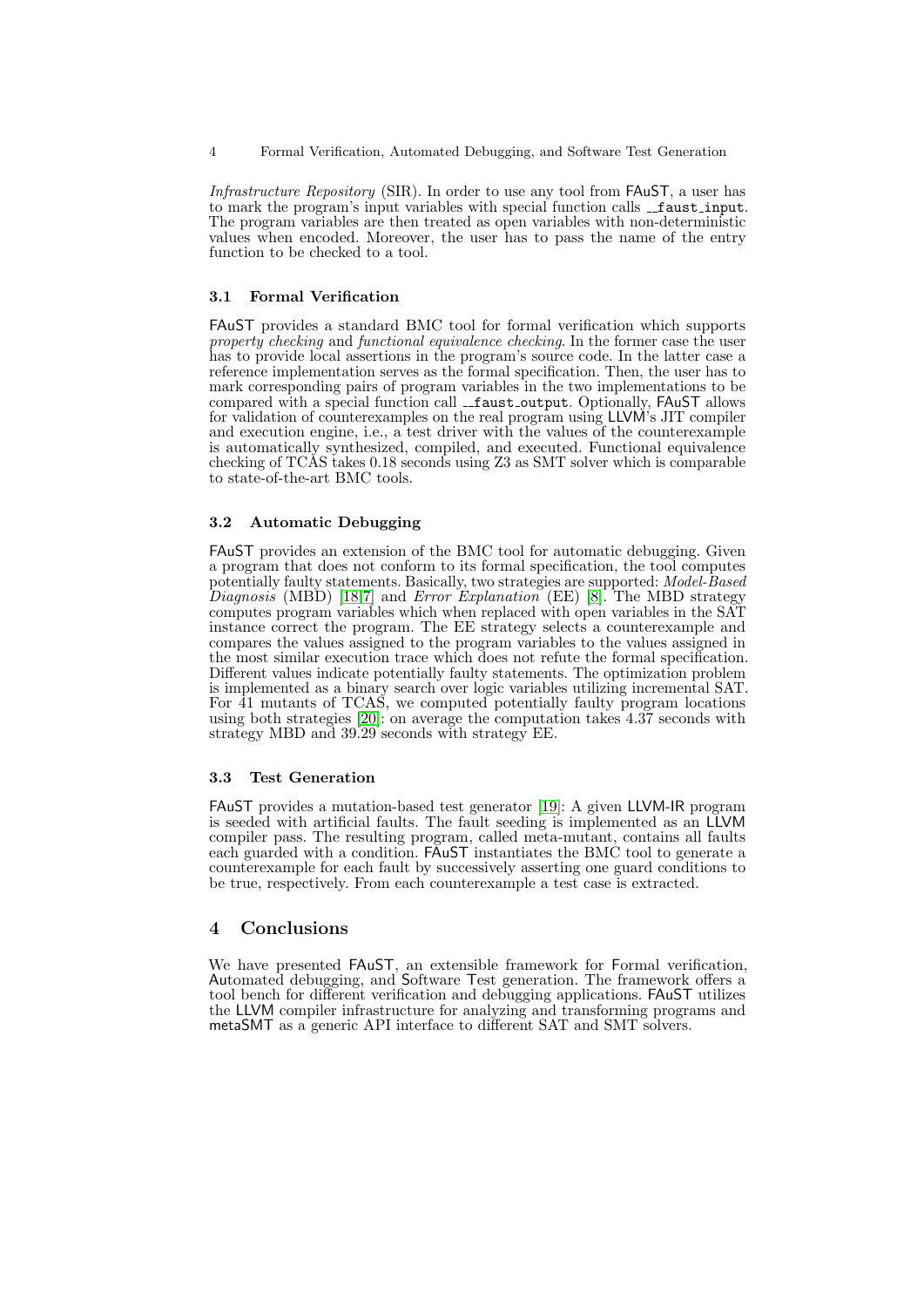### References

- <span id="page-4-18"></span>1. C. Barrett, A. Stump, and C. Tinelli. The SMT-LIB standard version 2.0, 2010.
- <span id="page-4-0"></span>2. A. Biere, A. Cimatti, E. M. Clarke, and Y. Zhu. Symbolic model checking without BDDs. In Tools and Algorithms for the Construction and Analysis of Systems, pages 193–207, 1999.
- <span id="page-4-5"></span>3. C. Cadar, D. Dunbar, and D. Engler. KLEE: Unassisted and automatic generation of high-coverage tests for complex systems programs. In Symposium on Operating Systems Design and Implementation, pages 209–224, 2008.
- <span id="page-4-8"></span>4. V. Chipounov, V. Kuznetsov, and G. Candea. S2E: A platform for in-vivo multipath analysis of software systems. In Conference on Architectural Support for Programming Languages and Operating Systems, pages 265–278, 2011.
- <span id="page-4-2"></span>5. E. Clarke, D. Kroening, and F. Lerda. A tool for checking ANSI-C programs. In Tools and Algorithms for the Construction and Analysis of Systems, pages 168–176, 2004.
- <span id="page-4-1"></span>6. E. M. Clarke, A. Biere, R. Raimi, and Y. Zhu. Bounded model checking using satisfiability solving. Formal Methods in System Design, 19(1):7–34, 2001.
- <span id="page-4-20"></span>7. J. de Kleer and B. C. Williams. Diagnosing multiple faults. Artificial Intelligence, 32(1):97–130, 1987.
- <span id="page-4-21"></span>8. Groce, S. Chaki, D. Kröning, and O. Strichman. Error explanation with distance metrics. International Journal on Software Tools for Technology Transfer, 8(3):229– 247, 2006.
- <span id="page-4-14"></span>9. F. Haedicke, S. Frehse, G. Fey, D. Große, and R. Drechsler. metaSMT: Focus on your application not on solver integration. In International Workshop on Design and Implementation of Formal Tools and Systems, pages 22–29, 2011.
- <span id="page-4-3"></span>10. D. Kröning. Software verification. In A. Biere, M. Heule, H. van Maaren, and T. Walsh, editors, Handbook of Satisfiability, pages 505–532. IOS Press, 2009.
- <span id="page-4-10"></span>11. M. Vujošević-Janičić V. Kuncak. Development and evaluation of LAV: An SMTbased error finding platform. In International Conference on Verified Software: Theories, Tools and Experiments, pages 98–113, 2012.
- <span id="page-4-4"></span>12. C. Lattner. LLVM: An infrastructure for multi-stage optimization. Master's thesis, University of Illinois at Urbana-Champaign, 2002.
- <span id="page-4-16"></span>13. C. Lattner and V. Adve. LLVM language reference manual, 2012. Last visit on 27th of March, 2012.
- <span id="page-4-9"></span>14. G. Li, I. Ghosh, and S. Rajan. KLOVER: A symbolic execution and automatic test generation tool for C++ programs. In Conference on Computer Aided Verification, pages 609–615, 2011.
- <span id="page-4-6"></span>15. L. McMillan. Lazy annotation for program testing and verification. In Conference on Computer Aided Verification, pages 104–118, 2010.
- <span id="page-4-11"></span>16. F. Merz, S. Falke, and C. Sinz. LLBMC: Bounded model checking of C and C++ programs using a compiler IR. In International Conference on Verified Software: Theories, Tools and Experiments, pages 146–161, 2012.
- <span id="page-4-7"></span>17. D. A. Ramos and D. R. Engler. Practical, low-effort equivalence verification of real code. In Conference on Computer Aided Verification, pages 669–685, 2011.
- <span id="page-4-19"></span>18. R. Reiter. A theory of diagnosis from first principles. Artificial Intelligence, 32(1):57–95, 1987.
- <span id="page-4-12"></span>19. H. Riener, R. Bloem, and G. Fey. Test case generation from mutants using model checking techniques. In IEEE International Conference on Software Testing, Verification, and Validation Workshops, pages  $388 - 397$ , 2011.
- <span id="page-4-13"></span>20. H. Riener and G. Fey. Model-based diagnosis versus error explanation. In  $In$ ternational Conference on Formal Methods and Models for Codesign, 2012. In Review.
- <span id="page-4-15"></span>21. B. K. Rosen, M. N. Wegman, and F. K. Zadeck. Global value numbers and redundant computations. In Symposium on Princples of Programming Languages, pages 12–27, 1988.
- <span id="page-4-17"></span>22. G. S. Tseitin. On the complexity of derivation in propotional calculus. In Automation and Reasoning: Classical Papers in Computational Logic 1967-1970, 1983. Originally published in 1970.